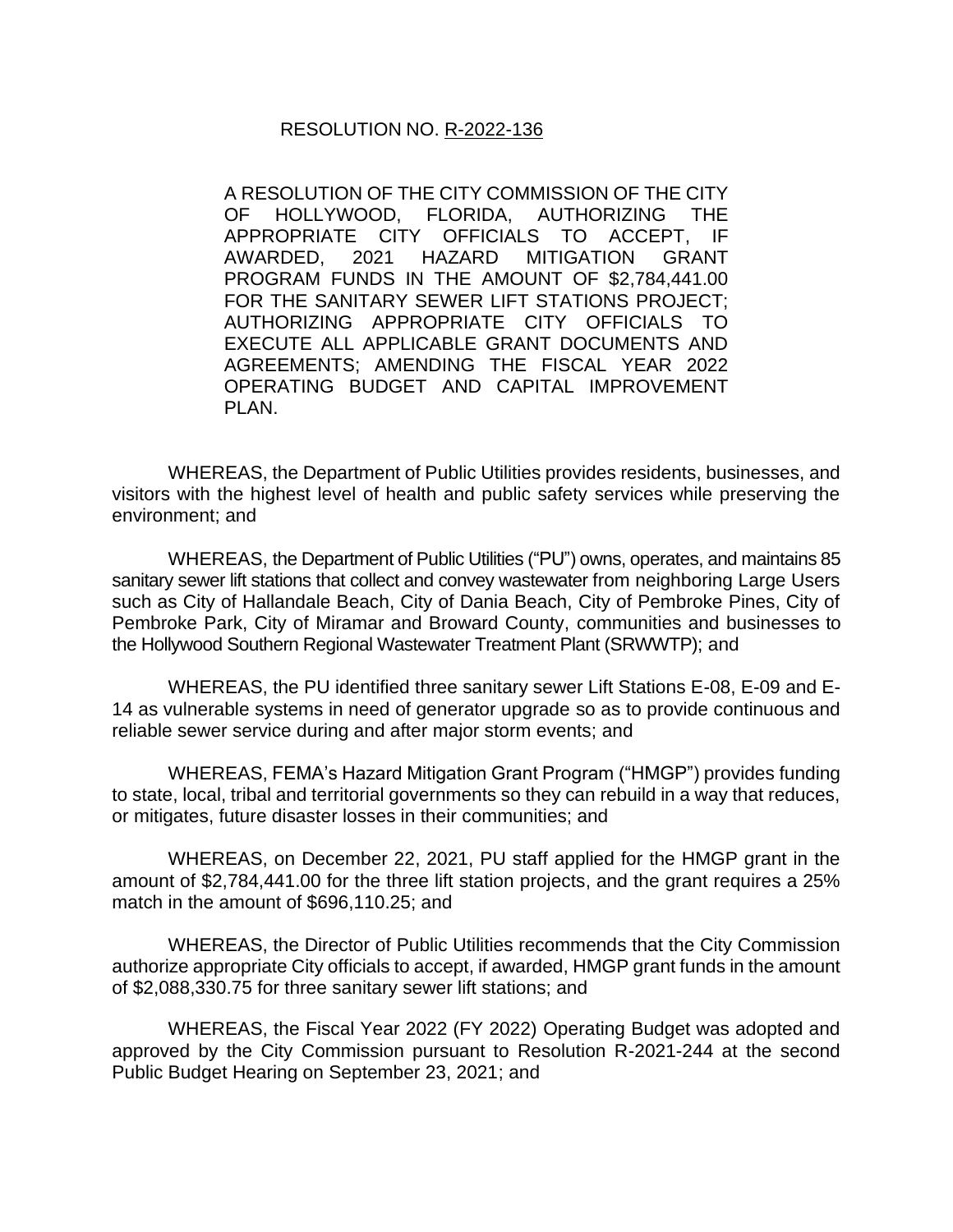WHEREAS, the FY 2022 Capital Improvement Plan was adopted and approved by the City Commission pursuant to Resolution R-2021-245 at the second Public Budget Hearing on September 23, 2021; and

WHEREAS, if awarded, this Resolution seeks to authorize the recognition and appropriation of grant proceeds as detailed in the attached Exhibit "1".

NOW, THEREFORE, BE IT RESOLVED BY THE CITY COMMISSION OF THE CITY OF HOLLYWOOD, FLORIDA:

Section 1: That the foregoing "WHEREAS" clauses are ratified and confirmed as being true and correct and are incorporated in this Resolution.

Section 2: That it approves and authorizes the appropriate City officials to accept the HMGP grant for the Lift Stations E-08, E-09 and E-14 generator project, if awarded.

Section 3: That the City Manager is authorized to accept the funds, provided that the City Manager shall have the discretion to refuse the grant in those circumstances where he determines it is in the best interest of the City to do so, in which case he shall advise the City Commission of his intention to refuse the grant.

Section 4: That upon the 2021 Hazard Mitigation Grant Program being awarded to the City and the City Manager accepting the award, appropriate City officials are authorized to execute all applicable grant documents and agreements in a form acceptable to the City Manager and approved as to form and legal sufficiency by the City Attorney.

Section 5: That these Amendments to the FY 2022 Operating Budget and FY 2022 Capital Improvement Plan for the Fiscal Year beginning October 1, 2021 and set forth in detail in the attached Exhibit "1" are adopted and authorized as Amendments and/or Adjustments to the Operating Budget and Capital Improvement Plan of the City of Hollywood, Florida, for the Fiscal Year 2022.

Section 6: That the Department of Financial Services is authorized to establish such line item accounts as may be necessary to properly monitor and track the appropriations.

Section 7: That this Resolution shall be in full force and effect as immediately upon its passage and adoption.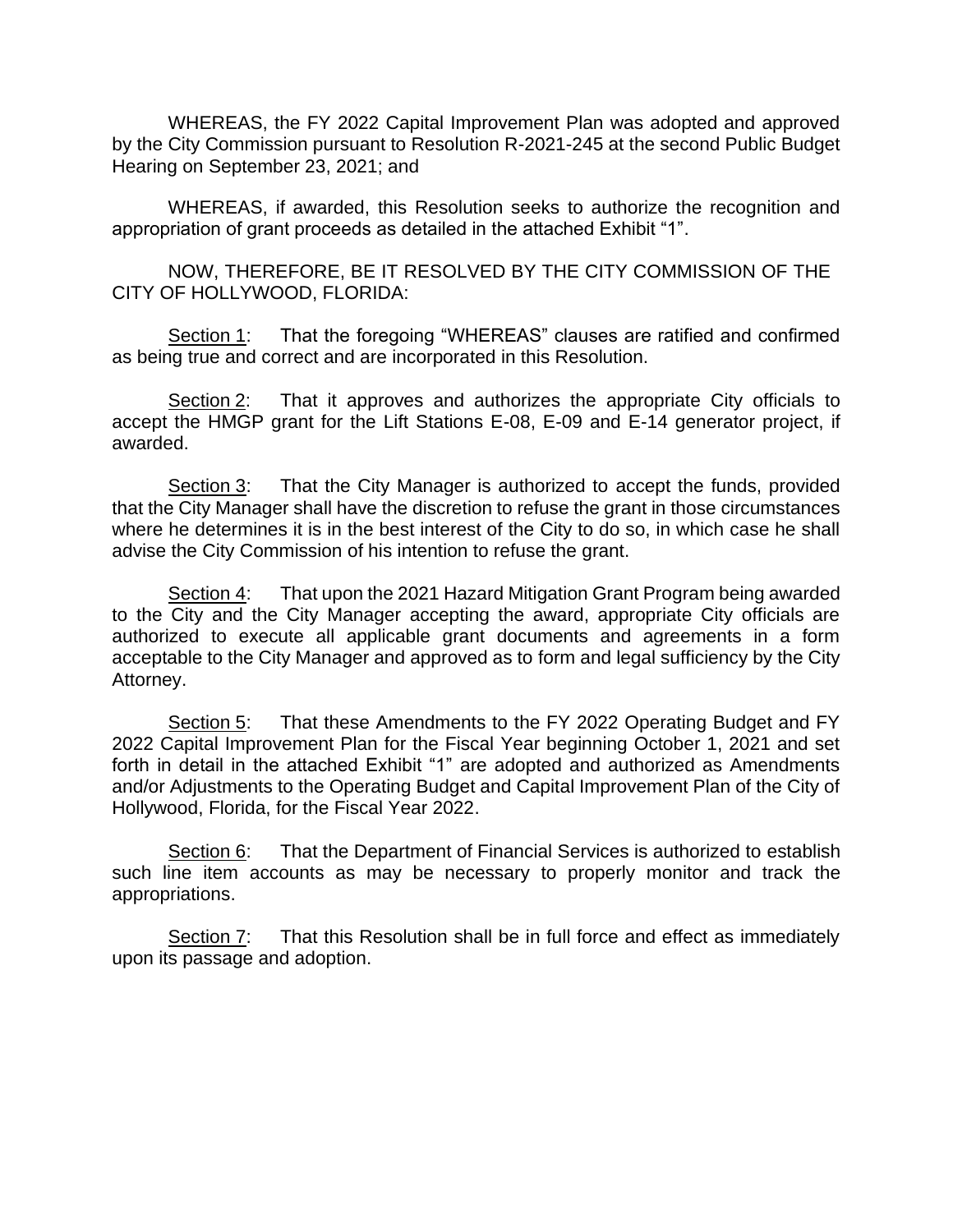A RESOLUTION OF THE CITY COMMISSION OF THE CITY OF HOLLYWOOD, FLORIDA, AUTHORIZING THE APPROPRIATE CITY OFFICIALS TO ACCEPT, IF AWARDED, 2021 HAZARD MITIGATION GRANT PROGRAM FUNDS IN THE AMOUNT OF \$2,784,441.00 FOR THE SANITARY SEWER LIFT STATIONS PROJECT; AUTHORIZING APPROPRIATE CITY OFFICIALS TO EXECUTE ALL APPLICABLE GRANT DOCUMENTS AND AGREEMENTS; AMENDING THE FISCAL YEAR 2022 OPERATING BUDGET AND CAPITAL IMPROVEMENT PLAN.

PASSED AND ADOPTED this 18th day of May, 2022.

JOSH LEVY, MAYOR

ATTEST:

PATRICIA A. CERNY, MMC CITY CLERK

APPROVED AS TO FORM AND LEGAL SUFFICIENCY for the use and reliance of the City of Hollywood, Florida, only.

DOUGLAS R. GONZALES CITY ATTORNEY